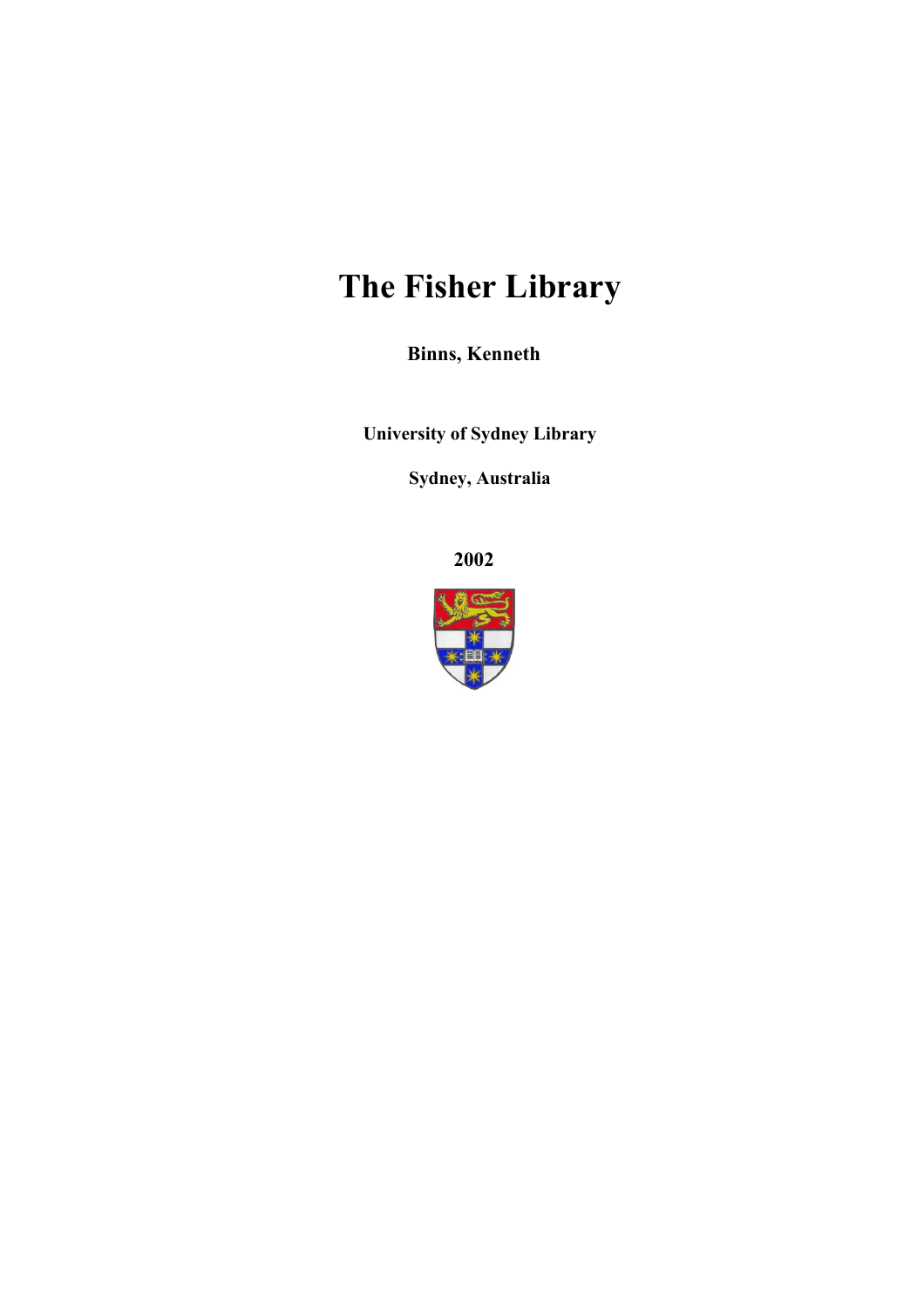#### **http://setis.library.usyd.edu.au/oztexts**

 © University of Sydney Library. The texts and images are not to be used for commercial purposes without permission

#### **Source Text:**

Prepared from the article printed in The Lone Hand October 1 1909

All quotation marks are retained as data.

First Published: 1909

*setis australian etexts prose nonfiction 1890-1909*

### **The Fisher Library**

**The Lone Hand** 

**1909**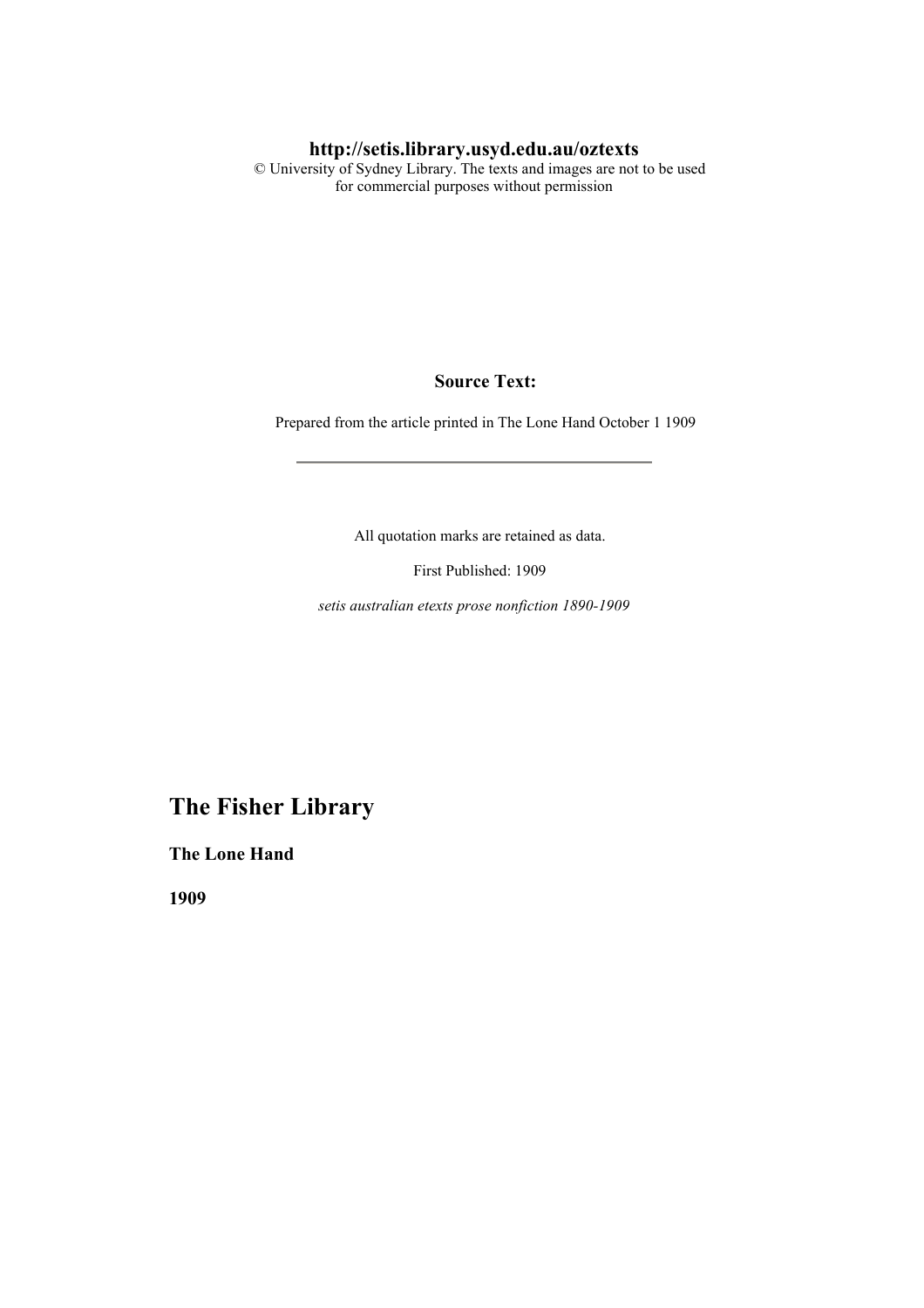## **The Fisher Library**

 OF public libraries, schools-of-art libraries and Carnegie libraries everyone knows something; but few of the general public realise that a library is as indispensable to a University as are professors. The founders of Alma Mater Sydneiensis, at any rate, were well aware of this, and, before they appointed any professors or teachers, devoted a part of the funds at their disposal to the purchase of books, to form the nucleus of a University library. This was in the year 1851; and it was a year later before the actual teaching in the University began.

 To judge by the nature of these first purchases, the selection committee consisted of scholars who held the wisdom of the ancients in profound reverence. Sanskrit and Hebrew grammars, texts of the classics, with Ulfilas' *Veteris et Novi Testamenti versionis Gothicoe Fragmenta*, comprised the greater part of their first selection. Owing to lack of nourishment, however, the auspicious birth and sturdy infancy of the library were followed by a stunted youth. Then at one bound it attained a robust manhood. In 1878 Mr. Thomas Walker purchased and presented to the University the rich library of Nicol D. Stenhouse. He was a profound scholar and thorough student; and, since he bought his books to read, and not for the mere pleasure of collecting, their absolute value remains unchangeable.

 But the two men to whom the library is most indebted are Sir Charles Nicholson and Thomas Fisher. The former was a member of the library foundation committee, and devoted half a century of his life and a very large part of his fortune to furthering the interests of the University. He was a genuine antiquarian, collecting rare books, old manuscripts and archaeological remains with the energy of unfading youth and the passion of a lover.

 Mr. Thomas Fisher, in almost every respect, was the opposite of Sir Charles. A native of Sydney, without any special educational advantages or attainments, he opened a small boot and shoe shop on Brickfield Hill. To the development of this humble venture he gave his whole attention and energy. Though a sternly practical, business-like man, he possessed a childlike reverence for learning and all that stood for it; and, as he lived most of his life at Darlington, he loved to walk in the University grounds and feel the solemnising influence of that Gothic shrine to Pallas Athene. He was so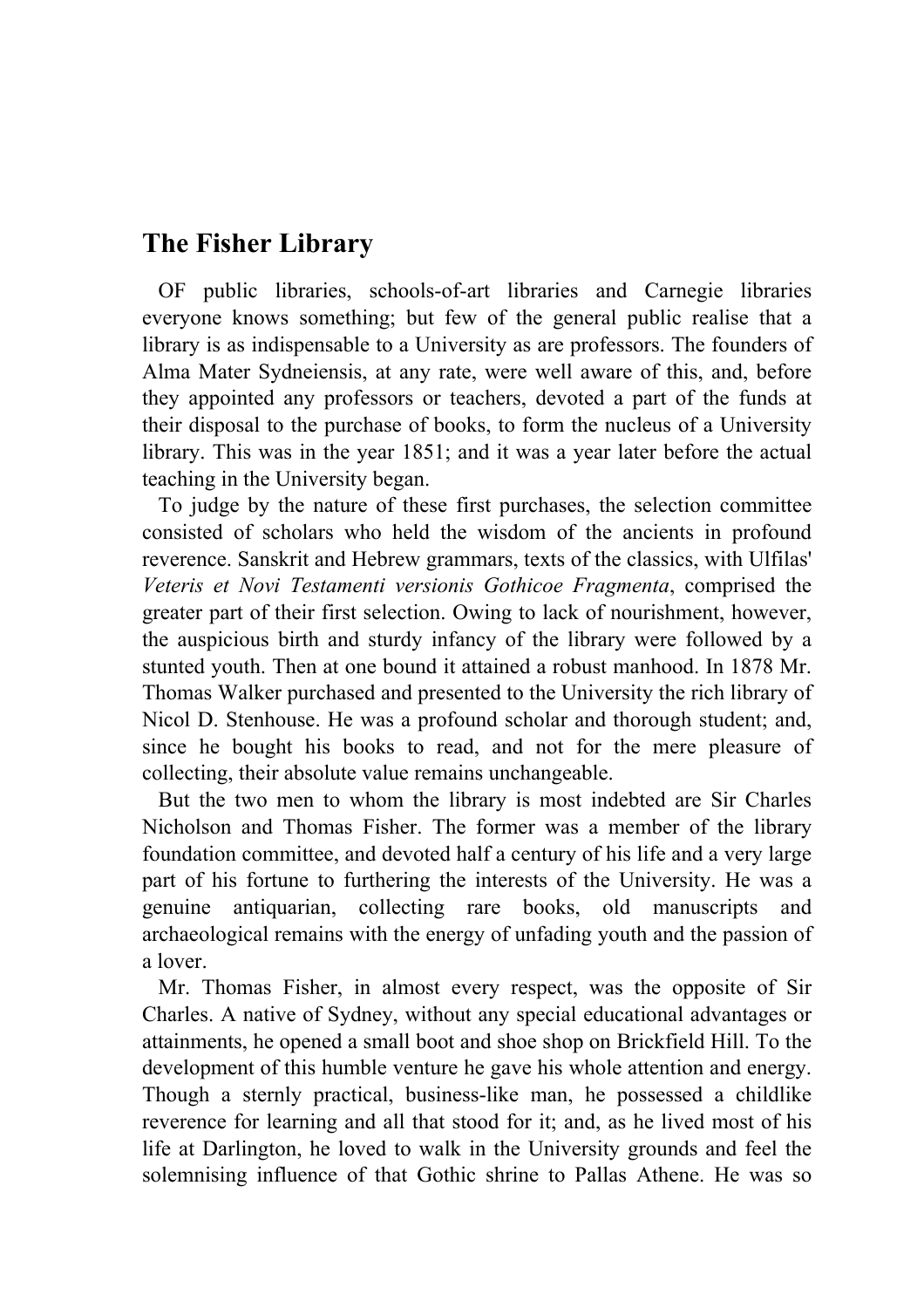devoted to the University that he regularly attended its commemorations; and so practical was his interest that when he died, in 1885, he bequeathed his fortune of £30,000 to the foundation and endowment of a library to be known as the Fisher Library. (I wonder if he ever chuckled at the incongruity of devoting to the furnishing of men's minds the fortune he had amassed by attention to their feet?)

 Fortunately the Government relieved the authorities of the necessity for expending a large part of the bequest on the erection of a building; so the library secured a permanent, if small, revenue, and the University a building harmonious and complementary to the architecture of the grand main building. It took eight years to build; and only recently have the ring of the hammer and the grinding of the chisel given place to the "strict silence" of the reading-room. Externally, it is a continuation of the architectural style of the main building, but more ornate in character and richer in detail, symbolising its special character. No other building in Sydney has such wealth of carving and grotesquerie, for, continuing the Gothic tradition, the gargoyles grin in stony ecstasy from every cornice.

 The room of special interest is the reading room, 122ft. long, 50ft. wide, and with seating accommodation for 150 readers. The walls, which are clean, chiselled stone, are panelled to a height of 7ft. The open-timbered roof, inwardly of fourteenth century pattern, is constructed of cedar, covered externally with Muntz metal. So huge are many of the beams, and so great was the quantity of cedar required, that the contractors found it necessary to purchase a forest in Northern Queensland. It is interesting to note that only one other roof in the world is of larger span than this, Westminster Hall being 68ft. wide, and the Guild Hall 48ft.

 The book-stack, which stands at right-angles to the reading-room, is treated as a separate building, with only one door of communication; and as this door is fireproof the whole of the books are safeguarded against the possibility of fire. The book-stack is a new introduction to Australia. It resembles a steel scaffolding inside four stone walls, supporting six plateglass floors, with parallel rows of shelving, which consist of steel cases 7ft. 6in. high, placed 4ft. apart, and traversing the building from east to west. When these are filled each floor will consist of narrow lanes between opposing walls of books.

 The dust nuisance, regarded as inseparable from libraries, has been greatly mitigated by the introduction of artificial ventilation; for open-air treatment is not healthy for books. Indeed, the care of the books seems to have taken precedence of all else; for they have had two electric lifts provided to carry them up and down the stack, while the unfortunate attendant plods wearily up six flights of stairs.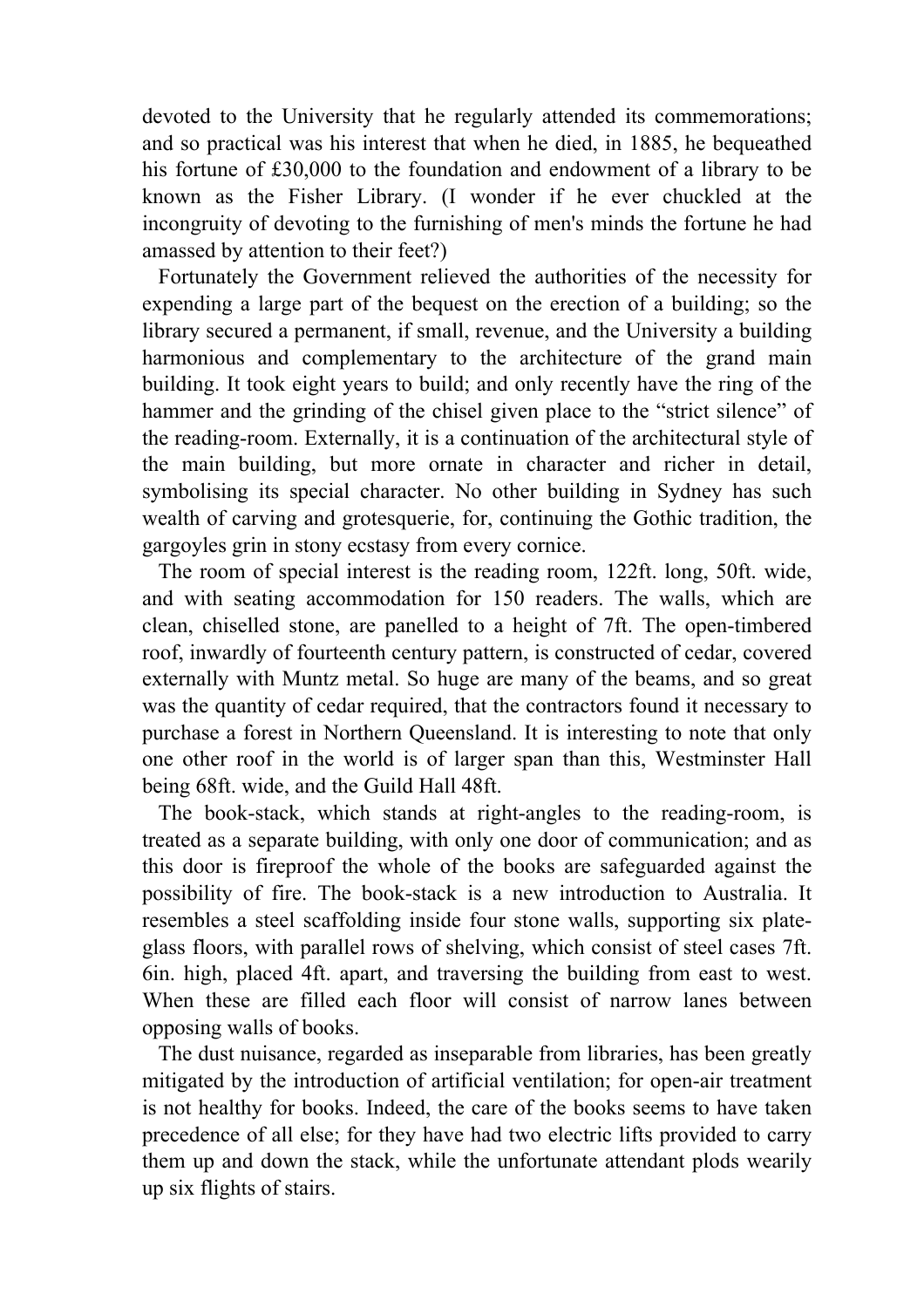But from the book-lover's point of view, the most interesting innovation is the use of tinted glass for the windows, in order to preserve the color and durability of the bindings. After careful experiment with numerous plates of glass of widely varying color and density, it was found that a pale olive color fulfilled the necessary conditions of protecting the leather and admitting a reasonable light.

 In all, the collection amounts to approximately 86,000 volumes. Of these, the most rapidly increasing, if not as yet the largest, section is the periodicals, dealing particularly with the physical and natural sciences. And the proportion of fiction to solid, I will not say heavy, literature, is in inverse ratio to that in public and schools-of-art libraries.

 As regards the scope of subjects represented, it would be a good generalisation to say that they include all the subjects at present taught in the University, and not much beside.

 The system of dividing the revenue for the purchase of books in equal shares between the various faculties, and giving the professors the control of the expenditure, while it has very great advantages, has this against it, that there is no provision for subjects lying outside the beaten track of University study. This objection has been recognised, though hardly met, by the creation of a small general fund, controlled by a library committee; yet even with this assistance such an important subject as art is but scantily represented.

 But books alone do not comprise a library any more than a horde of people makes a society. They are but the raw material from which the cataloguer must build his palace of learning. How much the reader owes to the librarian only a librarian knows. From the reader's standpoint, better a few books scientifically catalogued than a British Museum without a catalogue. But buildings need plans, and libraries must have a system. In this respect the staff of the Fisher Library deserve great credit, for the late assistantlibrarian, Mr. Caleb Hardy, was the first to introduce the Dewey system of decimal classification into Australia. The greatest disadvantages of the Dewey classification are its extravagant demands upon shelf-space and the energy of the library staff, and the unavoidable wear and tear involved in constant re-arrangement; for the position of every book is exactly determined by the subject upon which the book deals, no matter whether that space be empty or crowded.

 In literary treasures and rarities the Fisher Library is particularly rich—the result in no small degree of Sir Charles Nicholson's rummagings in Europe. Among them are three Hebrew scrolls, laboriously written on goatskin and vellum, by scribes whose dust has long been blown abroad in waste and forgotten wildernesses. In those days the size of books was evidently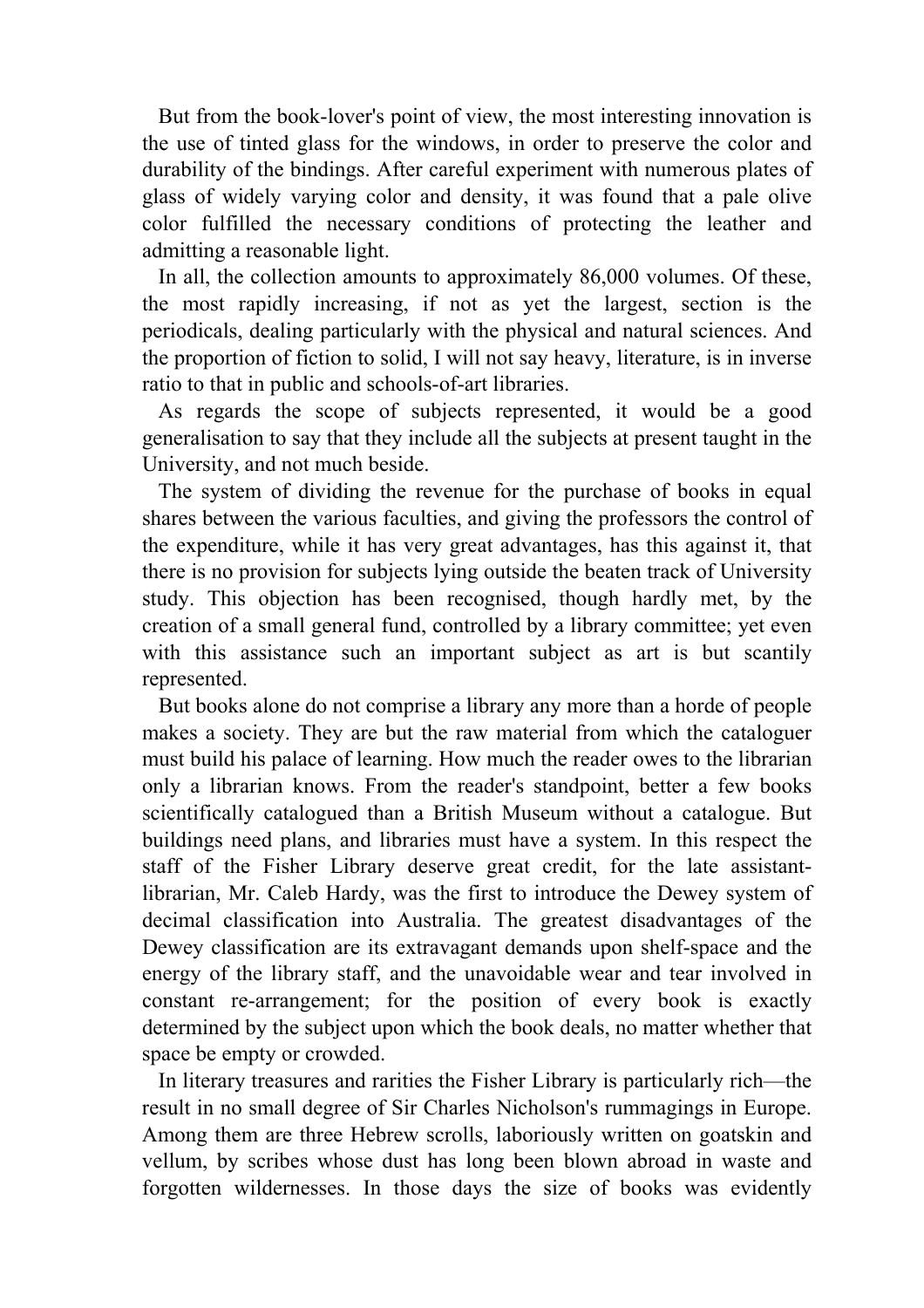determined by the yard, and not by the number of pages. The largest of the three, a book of Genesis, on vellum, is 56ft. in length; so that the smallest of them, the book of Esther, which is only 7ft. long, was evidently a mere pocket edition.

 Our University, while strictly non-theological in character, nevertheless possesses a very fine collection of the writings of the early Fathers of the Church, seldom read but heavily impressive, encased in wooden boards, with pigskin or vellum covers—a collection which once graced the walls of a Spanish monastery. Some of these books originally had silver clasps; but these have long since disappeared. Probably the monastery fell upon evil days; or perhaps even a monastery is not immune from the ravages of the book vandal.

 Widely different again is the small, neatly written manuscript standing beside it, and protected from the light by a plush cover. This is a stanza of the poem called "Will," written by Tennyson, and presented by his son, our second Governor-General. The difference between this and the published version is both striking and suggestive, as illustrating the careful way in which Tennyson revised his work until each poem became a polished gem. The sole stipulation which Lord Tennyson made when he presented this manuscript was that it should never become the property of an American.

 Then there is Sir Henry Parkes' marvellous collection of autographs, mounted in three large folios; two of them containing the signatures of royalties, the third those of literary and miscellaneous fame. Some are written on large State documents with ponderous seals attached; others are in the form of private letters, and some even on tailors' bills. The styles of caligraphy are as varied as the persons who wrote them, though nearly all are consistent in the matter of illegibility.

 Probably the oldest printed book in the library is a black-letter copy of the "Passionael Delft" (1489). Though published at the time William Caxton was establishing the first printing press in England, it is as legible to-day as when it came from between the great wooden jaws of that old Dutch press, and is far more easily read than last year's files of our daily papers.

 It may be asked: What purpose does this library fulfil, and what claim has it upon the Government and the public? Primarily, it is for students and members of the University; but not exclusively, as is often supposed. Any genuine student exploring some special field of knowledge may gain access; and to such searchers it not only offers the fullest store of scientific and periodical literature in the State, but also extends that most important condition of thorough study—the privilege of taking books away.

 But the public has been slow to recognise its academic friend, and cold in the bestowal of practical sympathy. Neither can the Government of N.S.W.